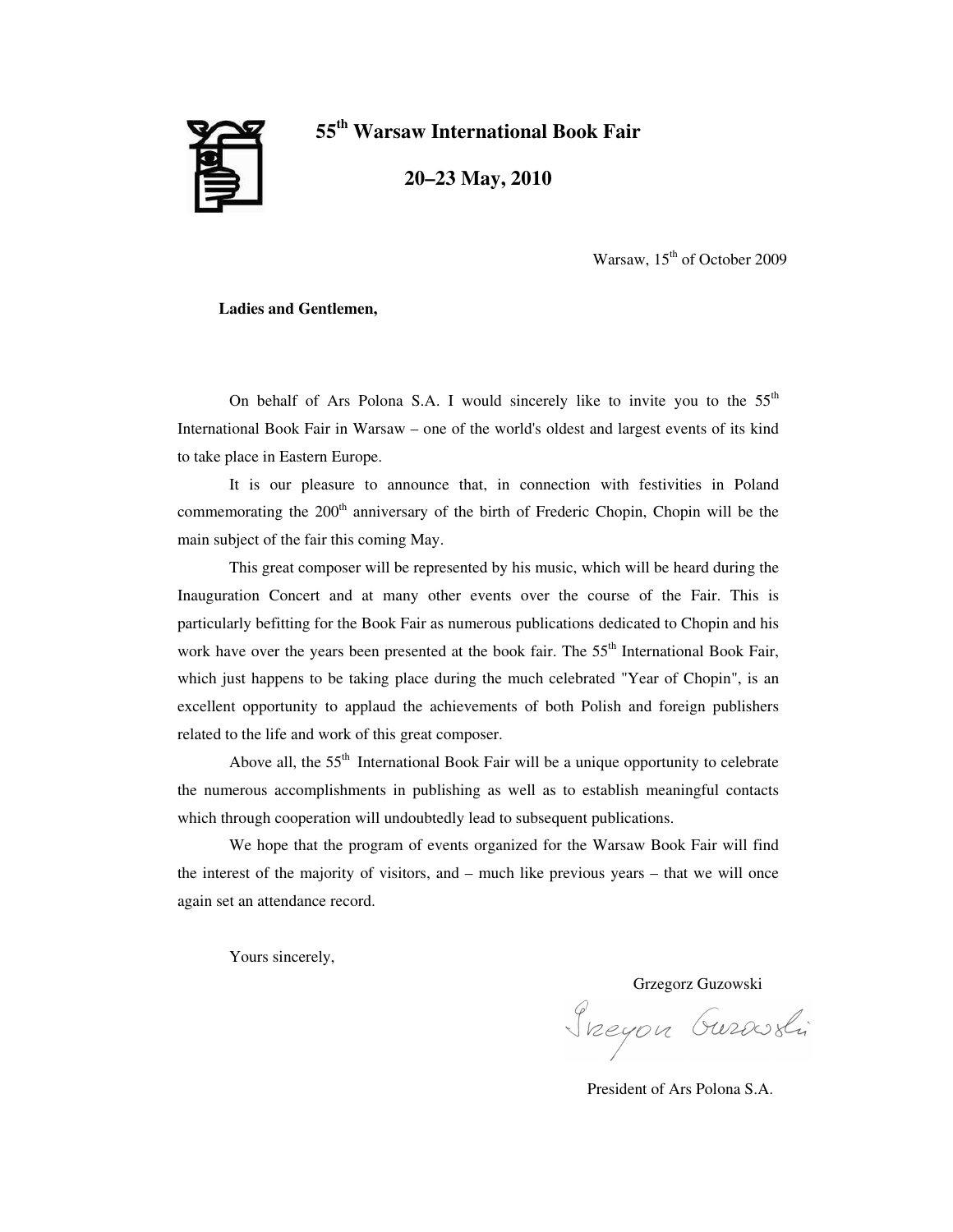

## **TERMS AND CONDITIONS OF PARTICIPATION**

**A. The signing and sending of attendance application amounts to the agreement between Ars Polona S.A. and the person/business entity submitting the application on terms and conditions specified herein.**

### **B. NAME OF THE FAIR**

55<sup>th</sup> Warsaw International Book Fair

### **C. LOCATION**

Palace of Culture and Science Plac Defilad 1, 00-901 Warszawa (access from Marszałkowska St. and E. Plater St.) In case of different localization the Organizer is obligated to inform about the changes 30 days before the event at latest.

### **D. DATE AND OPENING HOURS**

### **From 20–23 May 2010:**

Thursday 20.05. from 10.00 a.m. to 6.00 p.m. (professionals only) Friday 21.05. from 10.00 a.m. to 7.00 p.m. (open day) Saturday 22.05. from 10.00 a.m. to 7.00 p.m. (open day) Sunday 23.05. from 10.00 a.m. to 5.00 p.m. (open day) Celebration of the  $55<sup>th</sup>$  WIBF Opening - 19.05., 7.00 p.m. Fair Opening – the 20.05., 12.00 a.m., Main Hall of the Palace of Culture and Science – free admission; Meeting for exhibitors – the 22.05., 8 p.m.

### **E. ORGANIZER**

ARS POLONA S.A. Office for International Book Fair 25 Obrońców St., 03-933 Warsaw, Poland Tel.: +48 22 509 86 35, +48 22 509 86 09 Fax: +48 22 509 86 30, +48 22 509 86 10 E-mail: bookfair@arspolona.com.pl www.arspolona.com.pl www.bookfair.pl

### **F. EXHIBITORS**

The following exhibitors will take part in the  $55<sup>th</sup>$  Warsaw International Book Fair: publishing, printing and multimedia companies, associations and foundations as well as other cultural institutions.

During the Fair the sale of books, press, multimedia and other products is allowed provided it is agreed with the Organizer.

### **G. ATTENDANCE APPLICATION**

- 1. In order to participate in the Fair, all applicants must submit, at the Organizer's address, the original of attendance application attached hereto – **Attachments I–IV** – **by 31 January 2010 at the latest.** The application must be filled in legibly, bear no corrections or supplements (in block letters or typed) and be **duly signed by an authorized person.** Applications submitted after the above date shall be examined conditionally, in chronological order, depending on the amount of exhibition space available upon their receipt.
- 2. **Order acceptance shall be confirmed by a pro-forma document** made out and forwarded to the Exhibitor by the Organizer.
- 3. Each Exhibitor must provide information about the represented company for the purposes of its compulsory entry into the Catalogue of Exhibitors – **Attachment V. The Organizer takes no responsibility for the content of entries.**
- 4. The allotment and location of stands shall be decided on by the Organizer. The Exhibitor's special requests will be taken into account depending on the possibility of their fulfillment – in chronological order.

5. The Organizer reserves the right to change the location of a stand if a justified cause shall arise. Without prior consent, the Organizer does not allow for the entirety or a part of the stand to be used by third parties for a fee or free of charge.

### **H. PROGRAMME OF THE BOOK FAIR**

During the Fair many events will be held related to the promotion of books and culture. As an Organizer, Ars Polona will cooperate with Exhibitors on their preparation. It would be much appreciated if you provided us with detailed information about the actions you are planning sothat together we could assure their best possible organization.

Information about the planned events must be submitted on a separate form **– Attachment VI** by the **7 th** of **April 2010** at the latest.

# **I. EXPOSITION**

- The exposition shall comprise: books, magazines, maps, atlases, postcards, scores, audio and video recordings as well as multimedia publications. Exhibits other than the abovementioned ones may be presented at the stand provided their presentation was consulted with the Organizer.
- 2. During the Fair exhibits may be put on sale.
- 3. The Exhibitor **shall arrange the exhibits** according to his/her own preferences on the day preceding the Fair i.e. the 19<sup>th</sup> of **May 2010 from 12.00 a.m. to 10.00 p.m.**
- 4. **Exhibits shall be removed** from stands following the ending of the Fair **on the 23 th of May 2010 from 5.00 p.m. to 8.00 p.m**. The Organizer refuses to take any responsibility for the objects left at the event site after the ending of the Fair i.e. after 5 p.m.
- 5. Exhibits must not be placed beyond the space purchased by the Exhibitor from the Organizer.
- 6. The organiser reserves the right to reject any expositions deemed dangerous or inappropriate.
- 7. **In the case of installation of personal equipment and furnishings at Exibitor's stand, the Exhibitor will be assessed with an additional fee in amount of 100% of listed values for elements replaced by Exhibitor's personal furnishings.**
- 8. Advertisements, promotional materials or other objects put on display by the Exhibitor beyond the area of the purchased stand shall constitute a basis for the Organizer to charge the Exhibitor with an amount of 200% of the fee paid by the Exhibitor.
- 9. Equipment presentations, artistic shows and other promotional activities of the Exhibitor must be consulted with the Organizer in advance and cannot hinder or prevent the operation of other stands or the free movement of participants and public.
- 10. The amplification or audiovisual equipment kept within the stand area shall be used in the way not disturbing the operation of adjacent stands.
- 11. **The Exhibitor is obliged not to remove the exposition prior to the official ending date of the Fair i.e. the 23 th of May 2010 before 5.00 p.m.**
- 12. The Exhibitor keeping electric/electronic equipment or other valuable exhibits within the stand area shall submit to the Organizer's Office a written list of stand fittings in order to receive an appropriate document that gives authorization to take away the equipment on the ending date of the Fair.

### 13. **Smoking is strictly forbidden at the Fair.**

# **J. STAND: ASSEMBLY AND DISMANTLING**

1. A standard stand with the Exhibitor's signboard (frieze with inscription) shall be prepared by the Organizer. The lettering and design of the company's name will be harmonized with the Fair's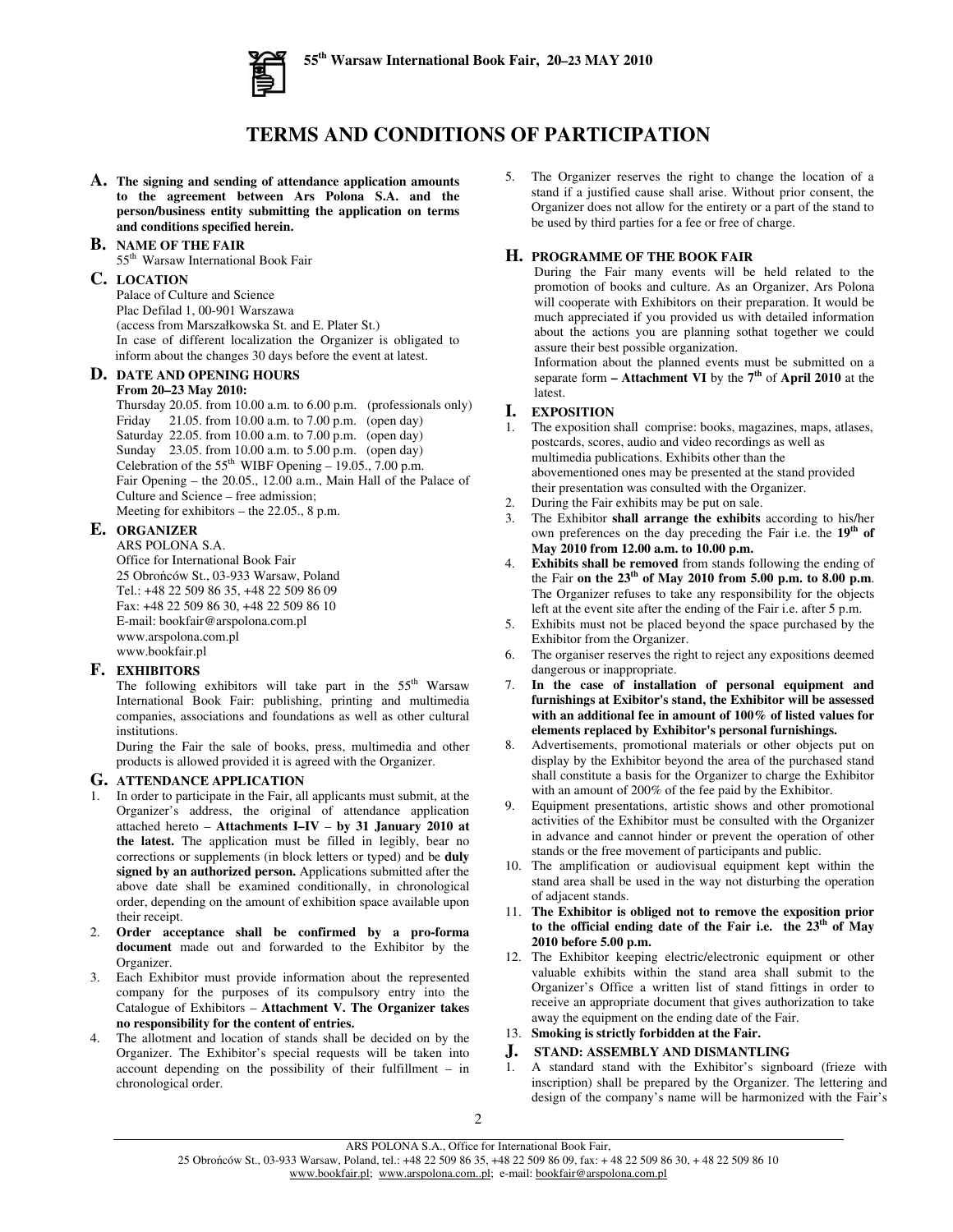

standards. Signposts of Exhibitors shall be standardized and form an integral part of the Fair's design. Stand fittings, including the signpost, shall be made available to the Exhibitor in the form of a lease only for the duration of the Fair.

- 2. It is not permitted to paste over the standard stand signboards with the Exhibitor's own material. Pasting of signboards empowers Organiser to disassemble the personal materials of the Exhibitor and assess him a penalty fee in an amount equivalent to 100% of the signboard value.
- 3. The Organizer envisages the possibility that the Exhibitor modifies the stand according to his/ her own design, however, only after the design has been consulted with and approved by the Organizer**. Exhibitor shall supply the design by the 31 st of March 2010. Materials used for the construction and decoration must have a fire-safety certificate.**
- 4. The assembly of stands constructed by the Exhibitor with his/her own means takes place on the  $18<sup>th</sup>$  and the  $19<sup>th</sup>$  of May 2010 between 10.00 a.m. and 10.00 p.m.
- 5. The dismantling of stands constructed by the Exhibitor with his/her own means takes place on the  $23<sup>th</sup>$  of May 2010 from 5.00 p.m. to 10.00 p.m. and on the 24<sup>th</sup> of May 2010 from 8.00 a.m. to 10.00 p.m.
- 6. The Exhibitor shall bear the total financial responsibility for the equipment and stand fittings provided by the Organizer. Costs of all damage and losses arising from improper use of the stand shall be incurred by the Exhibitor.
- 7. It is not permitted to place exhibits or advertisements on the walls of the stand which could result inpermanent damage to structure. Should any devastation or damages to the equipment be stated the Exhibitor will be charged with 100% of value of the new equipment.
- 8. Any electrical works within the stand may be performed exclusively by the persons possessing the Organizer's authorization.
- 9. **It is strictly forbidden to stick any materials on architectural elements of the Palace of Culture and Science** (walls, floors, columns, stairs etc.). Should any irregularities be stated, the Exhibitor will incur all costs calculated by the authorities of the Palace of Culture and Science.

### **K. ADMISSION TO THE FAIR**

- Within the payment made for the entry into the Catalogue, the Exhibitor shall be given one Catalogue of Exhibitors and one Agenda of Accompanying Events and additionally one Agenda of Accompanying Events for each Sub-exhibitor. **Cards of Admission shall be allotted depending on the ordered stand area:**
	- − up to 4 sq. m 3 Cards of Admission
	- − each next 2 sq. m of ordered space entitles to 1 Card of Admission
	- − **free admission** for Authors and Translators invited to the meeting agreed with the Organizer.

We also inform you that Cards of Admission for Exhibitors shall be valid throughout the Fair as well as for the time of assembly and dismantling.

- 2. **The Exhibitor shall be obliged to assure admission to the Fair for the guests they have invited.** Invitations to associated events do not entitle their holder to enter the Fair. **Cards of Admission and tickets can be acquired at the registered seat of Ars Polona S.A. from the 10 th of May 2010, in room no. 103.**
- 3. Permanent Cards of Admission shall be valid from the  $20<sup>th</sup>$  to  $23<sup>rd</sup>$ of May 2010.

### **L. TERMS OF PAYMENT**

1. Amounts due for stand rental and services shall be specified in the PRICE LIST OF THE 55<sup>th</sup> Warsaw International Book Fair.

2. The payments shall be made by the Exhibitor following the receipt of pro-forma document, within the period specified therein.

The Exhibitor shall receive a VAT invoice after the stand rental fee has been paid.

- 3. After placing the order the Organizer is entitled to issue invoices without the signature of the Exhibitor.
- Payments shall be made to the bank account of: ARS POLONA S.A. Bank ING Bank Śląski Account no.: PL 57 1050 1025 1000 0023 3808 2601 *(bank fees shall be covered by the Exhibitor).*
- 5. **The Organizer shall be entitled to annul the Exhibitors' participation** in the Fair without the right to claim damages in virtue thereof **if the stand rental fee has not been paid** to the Organizer's bank account **within the period specified** in the pro-forma document.

### **Ł. SECURITY AND INSURANCE**

- 1. Surveillance and security of stands beyond the Fair's opening hours shall be provided for by the Organizer. The whole area of the Fair shall be protected round-the-clock by professional security and protection services. During the opening hours, responsibility for the exhibits presented at the stands shall be assumed by the Exhibitor.
- 2. The Organizer shall not insure or take responsibility for the Exhibitor's property. Exhibitors taking part in the Fair shall themselves insure the property against burglary, fire and other misfortunes.
- 3. The Organizer shall not be liable for damages resulting from theft, fire, gale, stroke of lightning, explosion, flooding, cuts in power supply or other causes beyond the control of the Organizer.
- 4. The Organizer shall not be liable for the change of date, cancellation or closing of the Fair earlier than scheduled nor for the changes in organizational or financial conditions caused by force majeure or the order of state or local authorities.
- 5. Valuable objects shall be secured by the Exhibitor individually.

### **M. RESIGNATION FROM PARTICIPATION**

The resignation from taking part in the  $55<sup>th</sup>$  Warsaw International Book Fair shall be made in writing otherwise being null and void. The date of participation canceling shall be the date of receipt by the Organizer of the letter of cancellation. A free of charge cancellation can take place not later than **by** the **31 st of March 2010.** Participation canceling **from** the **1 st of April 2010 to the 15 th of April 2010** results in the obligation to pay 50% of the value of pro-forma document confirming the admission of an applicant in virtue of failure to comply with the terms of agreement between the Organizer and the Exhibitor. Withdrawal from taking part in the Fair **following the 15 th of April 2010** results in charging the Exhibitor with contractual penalty in the amount of 100% of the sum specified in the proforma document confirming the admission of an applicant.

### **N. TROLLEYS**

Trolleys for the transport of books within the exhibition space in the Palace of Culture and Science shall be at the Exhibitor's disposal in room no.  $415, 4<sup>th</sup>$  floor.

Trolley rental for up to 1 hour – free of charge. Payment per each started hour. – PLN 2,00.

### **O. PARKING SPACE**

Parking cards can be bought in the Palace of Culture and Science, 6<sup>th</sup> floor, room 604, phone: +48 22 656 63 49 Parking fees: passenger car – PLN 30.00 /day.

delivery truck – PLN 120.00 /day.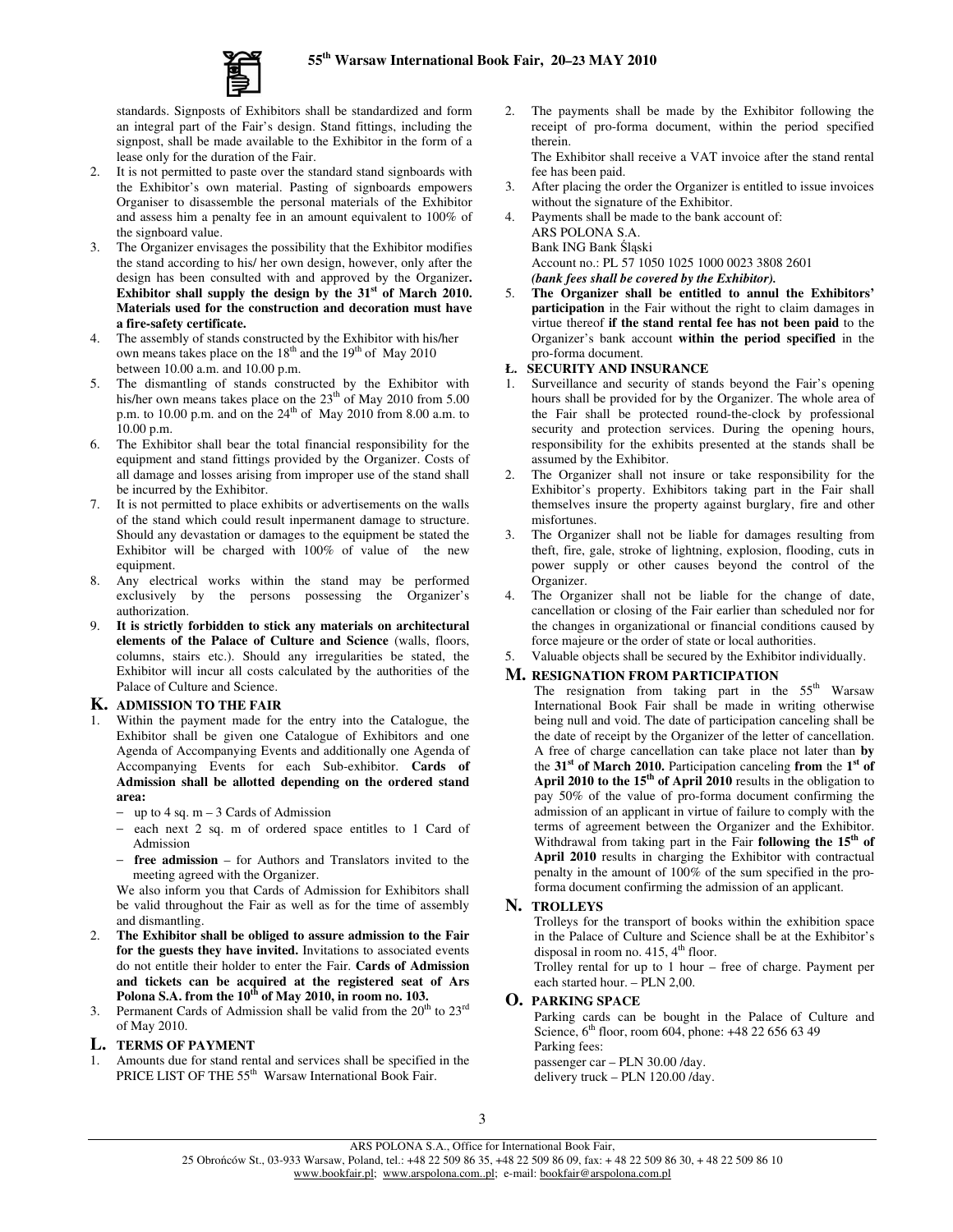

### **P. CLAIMS AND COMPLAINS**

- 1. The Exhibitor shall have the right to make complaints in matters related to order realization (stand fittings) not later than one day before the starting date of the Fair i.e. the 19<sup>th</sup> of May 2010 until 8 p.m.
- 2. All claims and complaints resulting from participation in the fair should be submitted in written form before completion of the final day of the fair. No claims or complaints will be accepted at later dates.

### **Q. FINAL PROVISIONS**

- 1. Exhibitors participating in fairs organised by Ars Polona S.A. are obliged to become acquainted with and adhere to all rules and regulations of the facility hosting the fair.
- 2. The organiser reserves the right to cancel, shorten, delay events in part or in full due to circumstances beyond his control.
- 3. In the cases defined in point 2, with the exception of cancelation of events for the Organiser's own personal reasons, the

Exhibitor is not entitled to any compensation or reduction of fees for participation in an event.

4. In case of cancelation of events for the Organiser's own personal reasons, the Exhibitor is only entitled to the refund of payments previously submitted without any additional interest charges.

In matters not regulated by these "Terms and Conditions of Participation" the provisions of Polish Civil Code shall apply. Any disputes arising from the fulfillment of provisions included in "The Terms and Conditions of Participation" shall be submitted to the settlement of a civilian court competent for the registered seat of the Organizer.

**CAUTION!!! Please note that as of the 19 th of May 2010, the Organizer's Office will be in the Palace of Culture and Science – phone: +48 22 656 72 40.**

Warsaw, October 2009.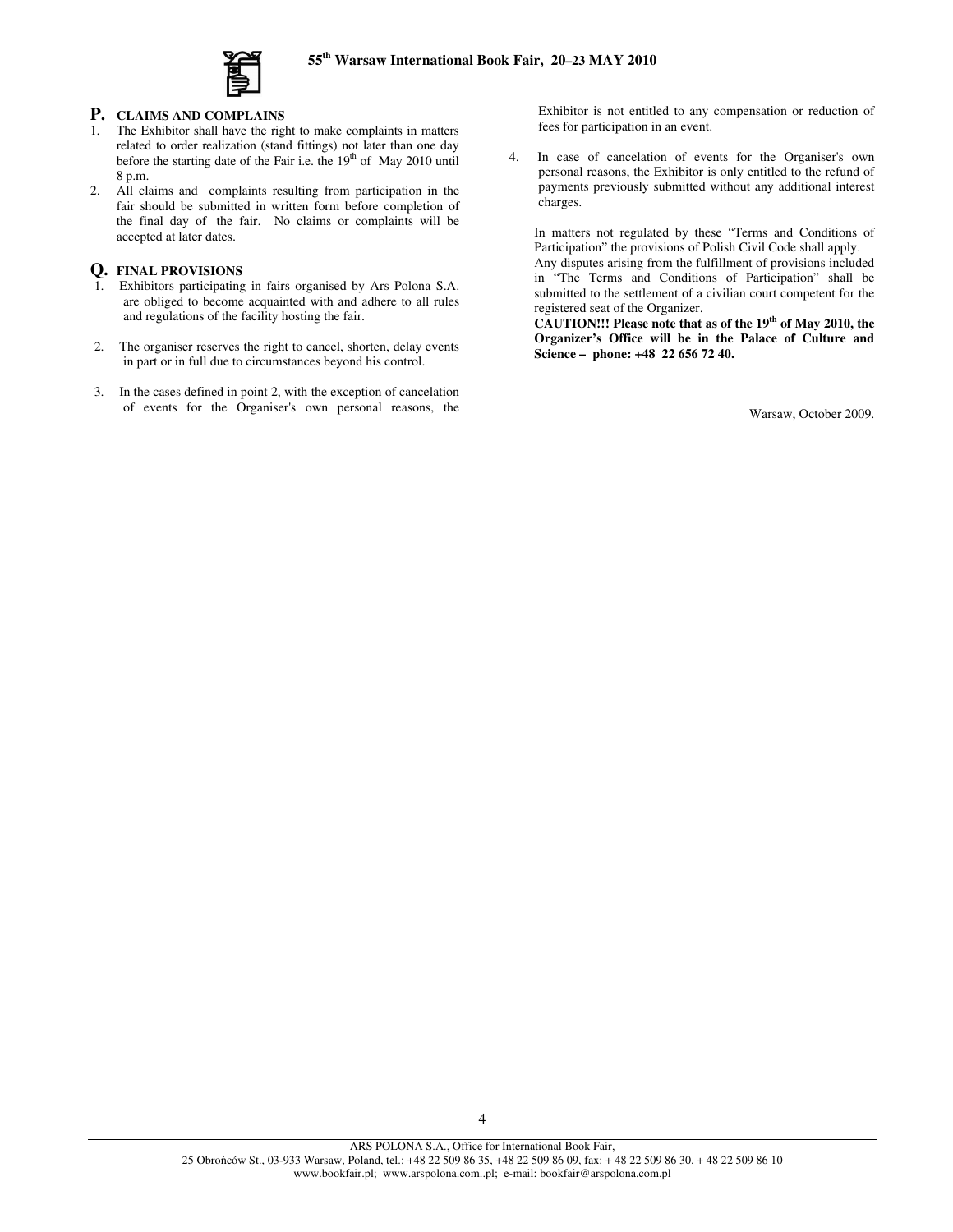

# **P R I C E L I S T**

| No.              | Area / Equipment and furnishing                                                        | <b>Measure unit</b> | Price (net) in EUR |
|------------------|----------------------------------------------------------------------------------------|---------------------|--------------------|
| 1.               | Area with carpeting                                                                    | $1 \text{ m}^2$     | 147                |
|                  | (standard equipment ordered from the Organizer)                                        |                     |                    |
| 2.               | Area with carpeting                                                                    | $1 \text{ m}^2$     | 221                |
|                  | (furnishing delivered by the Exhibitor)                                                |                     |                    |
| 3.               | Area with carpeting                                                                    |                     | 120                |
|                  | (standard equipment ordered from the Organizer) in sector C<br>Area with carpeting     | $1 \text{ m}^2$     |                    |
| $\overline{4}$ . | (furnishing delivered by the Exhibitor) in sector C                                    | $1 \text{ m}^2$     | 183                |
| 5.               | Storage area with carpeting (curtain + panel walls)                                    | $1 \text{ m}^2$     | 96                 |
| 6.               | Bookstand, illuminated (panel wall $100 \times 240 + 4$ shelves $+ 2$ searchlights)    | 1 piece             | 75                 |
| 7.               | Storeroom bookstand                                                                    | 1 piece             | 52                 |
| 8.               | Bookshelf                                                                              | 1 piece             | 21                 |
| 9.               | Counter with a table-top (90 x 100 x 50 cm)                                            | 1 piece             | 47                 |
| 10.              | Arched counter                                                                         | 1 piece             | 52                 |
| 11.              | Showcase, glazed $(90 \times 100 \times 50 \text{ cm})$                                | 1 piece             | 52                 |
| 12.              | A cabinet unit to be placed under the bookstand $(70 \times 100 \times 50 \text{ cm})$ | 1 piece             | 47                 |
| 13.              | Table (round)                                                                          | 1 piece             | 21                 |
| 14.              | Table (square)                                                                         | 1 piece             | 21                 |
| 15.              | Bar table                                                                              | 1 piece             | 26                 |
| 16.              | Bar stool                                                                              | 1 piece             | 12                 |
| 17.              | Chair                                                                                  | 1 piece             | 16                 |
| 18.              | Panel wall (50 x 240 cm)                                                               | 1 piece             | 26                 |
| 19.              | Panel wall (100 x 240 cm)                                                              | 1 piece             | 32                 |
| 20.              | Folding door                                                                           | 1 piece             | 35                 |
| 21.              | Electric socket                                                                        | 1 piece             | 32                 |
| 22.              | Extra light (spotlight)                                                                | 1 piece             | 26                 |
| 23.              | Telephone (installation $+$ set)                                                       | 1 piece             | 204                |
| 24.              | Refrigerator + 24h socket                                                              | 1 piece             | 77                 |
| 25.              | Coat rack                                                                              | 1 piece             | 10                 |
| 26.              | Altered colour set                                                                     | $1 \text{ m}^2$     | 17                 |
| 27.              | Frieze $(95 \times 30 \text{ cm})$ – obligatory for each meter of the stand length     | 1 piece             | $\mathbf Q$        |
| 28.              | Inscription on the frieze – obligatory                                                 | 1 piece             | 43                 |
| 29.              | Logo on the frieze                                                                     | 1 piece             | 61                 |
| 30.              | Logo in the catalogue (black and white)                                                | 1 piece             | 59                 |
| 31.              | Entry in Exhibitors' Catalogue (up to 250 printing characters) – obligatory            | 1 piece             | 92                 |
| 32.              | Sub-Exhibitor's entry in the catalogue (up to 150 printing characters)                 | 1 piece             | 61                 |
| 33.              | Each additional 150 print characters started                                           | 1 piece             | 61                 |
| 34.              | Internet listing (up to 250 printing characters)                                       | 1 piece             | 32                 |
| 35.              | Internet connection                                                                    | 1 piece             | 117                |
| 36.              | Additional Internet connection                                                         | 1 piece             | 47                 |
| 37.              | Mickiewicz hall (60 seats)                                                             | 1 hour              | 154                |
| 38.              | Puszkin hall (60 seats)                                                                | 1 hour              | 154                |
| 39.              | Goethe hall (120 seats)                                                                | 1 hour              | 186                |
| 40.              | Gałczyński hall (120 seats)                                                            | 1 hour              | 186                |
| 41.              | Rudniew hall (120 seats)                                                               | 1 hour              | 306                |
| 42.              | Translator                                                                             | 4 days              | 290                |

**IMPORTANT NOTE: To all pr ic e s will be added 22% VAT**

**The side pane l walls (min. 50 x 240) are obligatory.**

**Cleaning and 24-hour secur ity s ervice inc luded in the stand pr i ce .**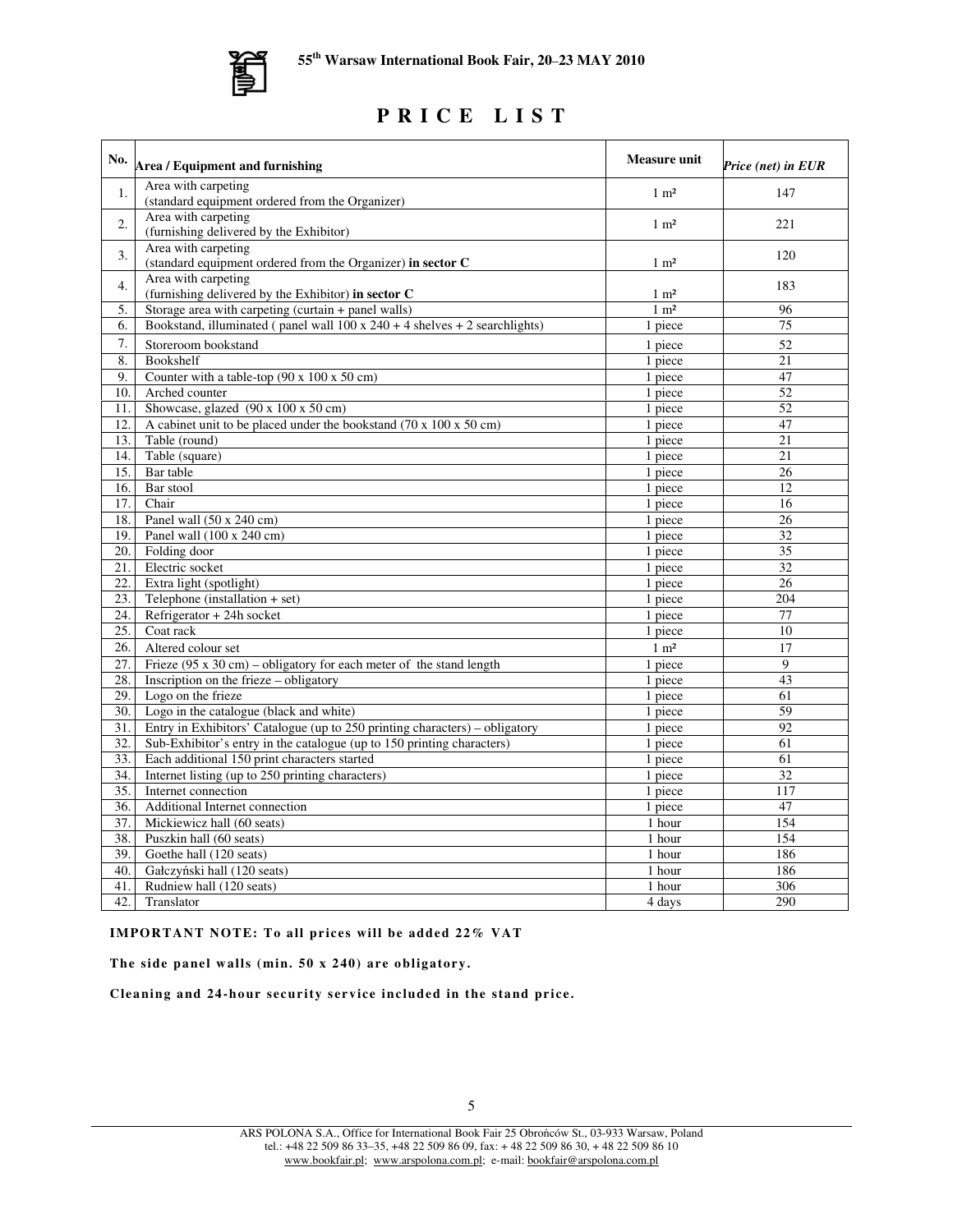

# **EXEMPLARY STAND'S FURNISHING – 4 sq.m.**

| <b>Description</b>                                             | <b>Number ordered</b>    | Price (net) EUR | <b>Value (net) EUR</b> |
|----------------------------------------------------------------|--------------------------|-----------------|------------------------|
| Area with carpeting                                            | 4 m <sup>2</sup> (2 x 2) | 147             | 588                    |
| Illuminated bookstand (panel wall $100 \times 240 +$           | piece                    | 75              | 75                     |
| 4 shelves $& 2$ searchlights)                                  |                          |                 |                        |
| Panel wall 100 x 240 (back)                                    | piece                    | 32              | 32                     |
| Panel wall 50 x 240 (side)                                     | 5 pieces                 | 26              | 130                    |
| A cabinet unit to be placed under the bookstand                | piece                    | 47              | 47                     |
| Counter with a table-top                                       | piece                    | 47              | 47                     |
| Chair                                                          | 2 pieces                 | 16              | 32                     |
| Frieze $(95 \times 30)$                                        | 2 pieces                 |                 | 18                     |
| Inscription on the frieze                                      | piece                    | 43              | 43                     |
| Entry in Exhibitors' Catalogue (up to 250 printing characters) | piece                    | 92              | 92                     |
| <b>TOTAL</b>                                                   |                          |                 | 1104                   |

**To all pr i ces will be added 22% VAT**



**The side pane l walls (min. 50 x 240) are obligatory. Frieze (95 x 30 cm) – obligatory for each meter of the stand length. Inscription on the frieze – obligatory.**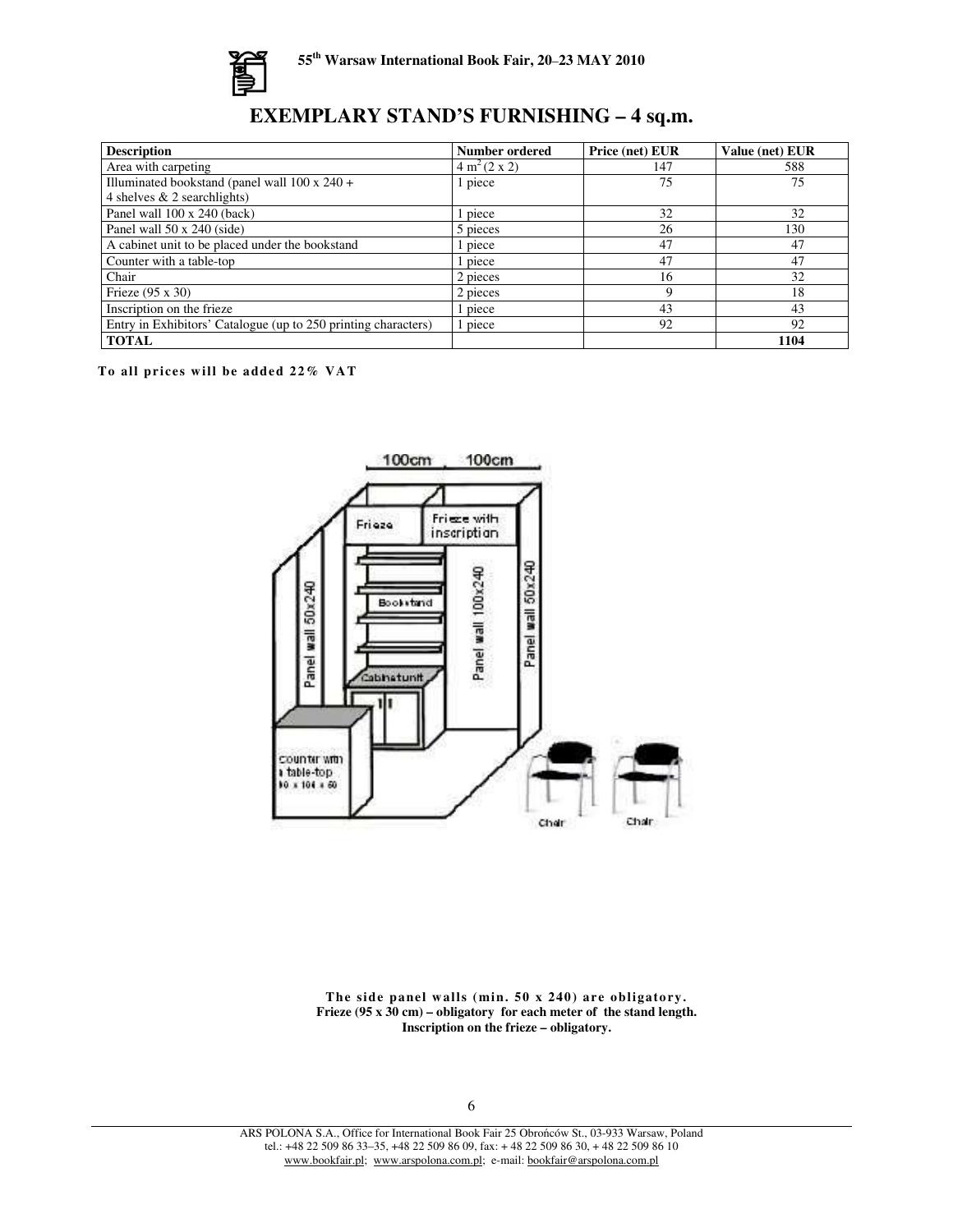

ARS POLONA S.A., Office for International Book Fair 25 Obroców St., 03-933 Warsaw, Poland tel.: +48 22 509 86 33–35, +48 22 509 86 09, fax: + 48 22 509 86 30, + 48 22 509 86 10 www.bookfair.pl; www.arspolona.com.pl; e-mail: bookfair@arspolona.com.pl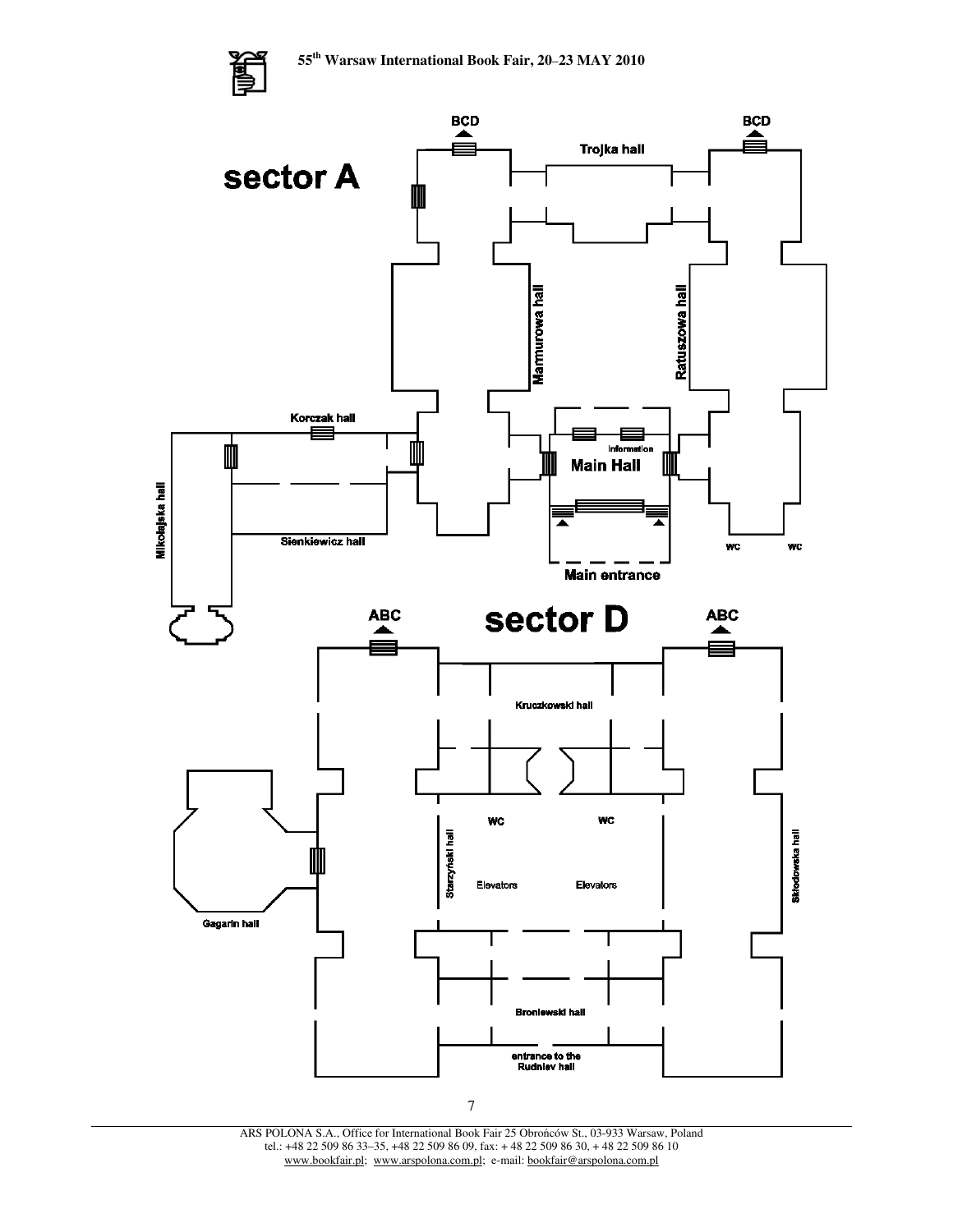

ARS POLONA S.A., Office for International Book Fair 25 Obrońców St., 03-933 Warsaw, Poland tel.: +48 22 509 86 33–35, +48 22 509 86 09, fax: + 48 22 509 86 30, + 48 22 509 86 10 www.bookfair.pl; www.arspolona.com.pl; e-mail: bookfair@arspolona.com.pl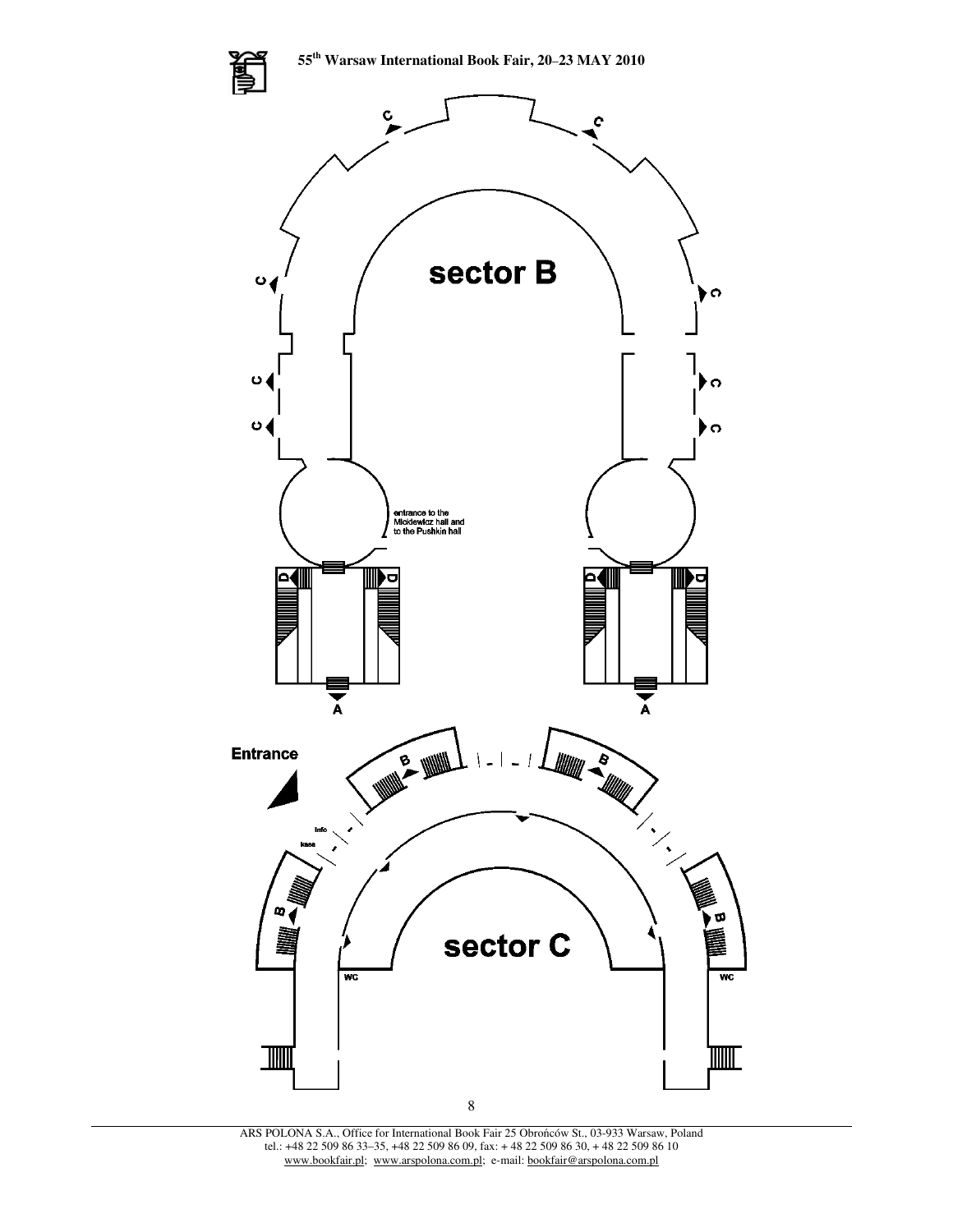

 $\mathbf{r}$ 

# **I DECLARATION OF PARTICIPATION**

**(Entry deadline: January 31, 2010)**

Please fill-in this document in a legible manner, using block or typed letters

| Name of Company (for the purpose of invoicing) |
|------------------------------------------------|
| TAX (VAT) Registration No.                     |
| <b>Street</b>                                  |
| Postcode, city/location                        |
| Telephone, fax no.                             |
| E-mail, Internet                               |
| Bank account No.                               |
| Contact (name)                                 |
| Contact (telephone no.)                        |
| Contact (e-mail)                               |

**Date, signature, company seal**

## **II THEMATIC CLASSIFICATION**

| Scientific publications             | Children's and youth literature    | Music publications |
|-------------------------------------|------------------------------------|--------------------|
| Technical and business publications | Books on art, reproductions        | Multimedia         |
| Encyclopaedias, dictionaries        | Contemporary and classical fiction | Other              |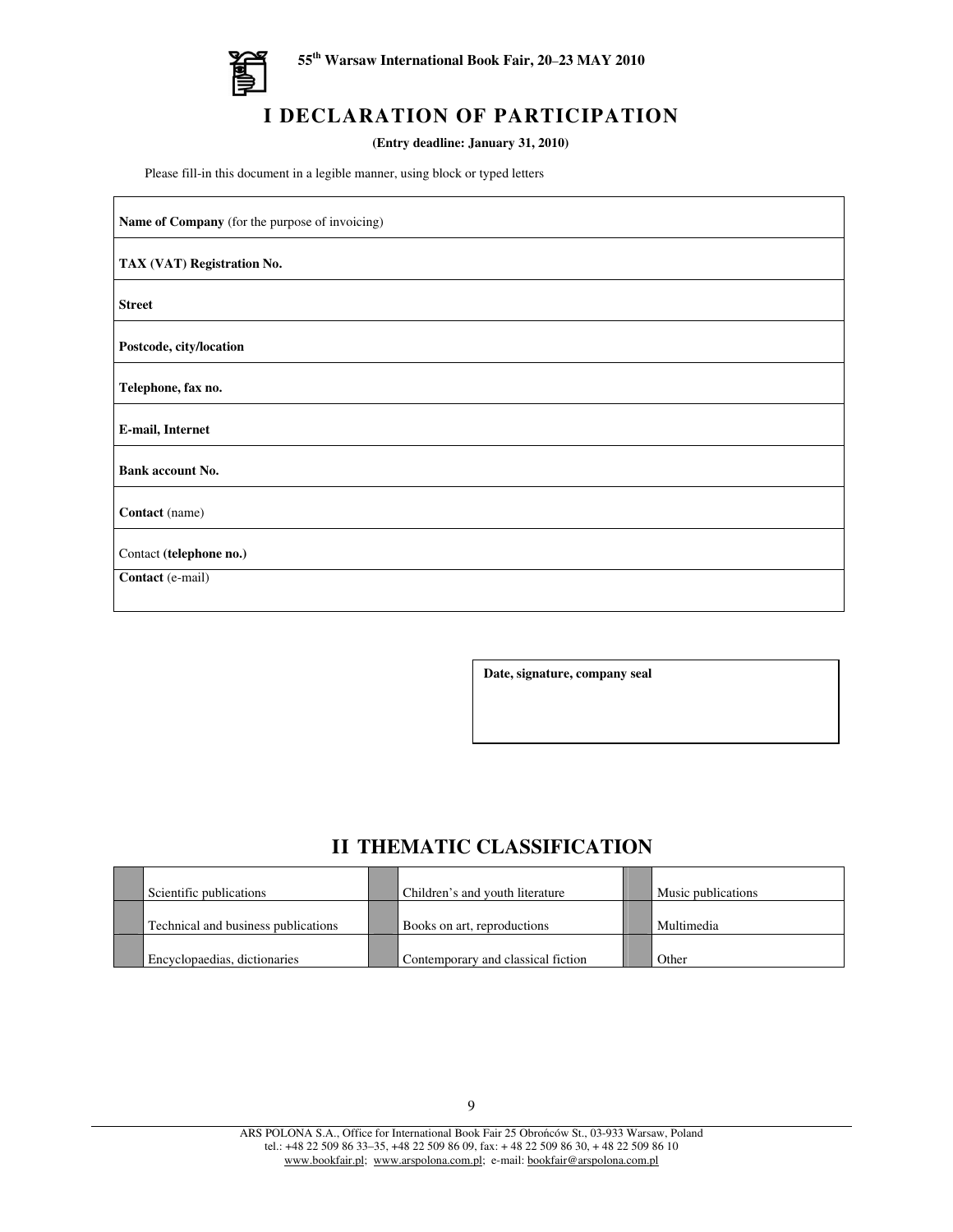

| <b>III STAND ORDER FORM</b> (Entry deadline: January 31, 2010) |  |
|----------------------------------------------------------------|--|
|----------------------------------------------------------------|--|

| No.               | Area / Equipment and furnishings                                                       | <b>Measure</b><br>unit | <b>Number</b><br>ordered | <b>Number</b><br>assigned |
|-------------------|----------------------------------------------------------------------------------------|------------------------|--------------------------|---------------------------|
| 1.                | Area with carpeting (standard equipment ordered from the Organizer)                    | $1 \text{ m}^2$        |                          |                           |
| $\mathbf{2}$ .    | Area with carpeting (furnishing delivered by the Exhibitor)                            | $1 \text{ m}^2$        |                          |                           |
| 3.                | Area with carpeting (standard equipment ordered from the Organizer) in sector C        | $1 \text{ m}^2$        |                          |                           |
| 4.                | Area with carpeting (furnishing delivered by the Exhibitor) in sector C                | $1 \text{ m}^2$        |                          |                           |
| 5.                | Storage area with carpeting (curtain + panel walls)                                    | $1 \text{ m}^2$        |                          |                           |
| 6.                | Bookstand, illuminated (panel wall $100 \times 250 + 4$ shelves + 2 searchlights)      | 1 piece                |                          |                           |
| 7.                | Storeroom bookstand                                                                    | 1 piece                |                          |                           |
| 8.                | Bookshelf                                                                              | 1 piece                |                          |                           |
| 9.                | Counter with a table-top $(90 \times 100 \times 50 \text{ cm})$                        | 1 piece                |                          |                           |
| 10.               | Arched counter                                                                         | 1 piece                |                          |                           |
| 11.               | Showcase, glazed $(90 \times 100 \times 50 \text{ cm})$                                | 1 piece                |                          |                           |
| 12.               | A cabinet unit to be placed under the bookstand $(70 \times 100 \times 50 \text{ cm})$ | 1 piece                |                          |                           |
| 13.               | Table (round)                                                                          | 1 piece                |                          |                           |
| 14.               | Table (square)                                                                         | 1 piece                |                          |                           |
| 15.               | Bar table                                                                              | 1 piece                |                          |                           |
| 16.               | Bar stool                                                                              | 1 piece                |                          |                           |
| 17.               | Chair                                                                                  | 1 piece                |                          |                           |
| 18.               | Panel wall (50 x 240 cm)                                                               | 1 piece                |                          |                           |
| 19.               | Panel wall (100 x 240 cm)                                                              | 1 piece                |                          |                           |
| 20.               | Folding door                                                                           | 1 piece                |                          |                           |
| 21.               | Electric socket                                                                        | 1 piece                |                          |                           |
| 22.               | Extra light (spotlight)                                                                | 1 piece                |                          |                           |
| 23.               | Telephone (installation $+ set$ )                                                      | 1 piece                |                          |                           |
| $\overline{24}$ . | Refrigerator + 24h socket                                                              | 1 piece                |                          |                           |
| 25.               | Coat rack                                                                              | 1 piece                |                          |                           |
| 26.               | Altered colour set                                                                     | $1 \text{ m}^2$        |                          |                           |
| 27.               | Frieze $(95 \times 30 \text{ cm})$ – obligatory for each meter of the stand length     | 1 piece                |                          |                           |
| 28.               | Inscription on the frieze - obligatory                                                 | 1 piece                |                          |                           |
| 29.               | Logo on the frieze                                                                     | 1 piece                |                          |                           |
| 30.               | Logo in the catalogue (black and white)                                                | 1 piece                |                          |                           |
| $\overline{31}$ . | Entry in Exhibitors' Catalogue (up to 250 printing characters) – obligatory            | 1 piece                |                          |                           |
| 32.               | Sub-Exhibitor's entry in the catalogue (up to 150 printing characters)                 | 1 piece                |                          |                           |
| 33.               | Internet listing (up to 250 printing characters)                                       | 1 piece                |                          |                           |
| 34.               | Each additional 150 print characters started                                           | 1 piece                |                          |                           |
| 35.               | Internet connection                                                                    | 1 piece                |                          |                           |
| 36.               | Additional Internet connection                                                         | 1 piece                |                          |                           |
| 37.               | Mickiewicz hall (60 seats)                                                             | 1 hour                 |                          |                           |
| 38.               | Puszkin hall (60 seats)                                                                | 1 hour                 |                          |                           |
| 39.               | Goethe hall (120 seats)                                                                | 1 hour                 |                          |                           |
| 40.               | Gałczyński hall (120 seats)                                                            | 1 hour                 |                          |                           |
| 41.               | Rudniew hall (120 seats)                                                               | 1 hour                 |                          |                           |
| 42.               | Translator                                                                             | 4 days                 |                          |                           |

**To all pr ice s will be added 22% VAT**

**Date, signature, company seal**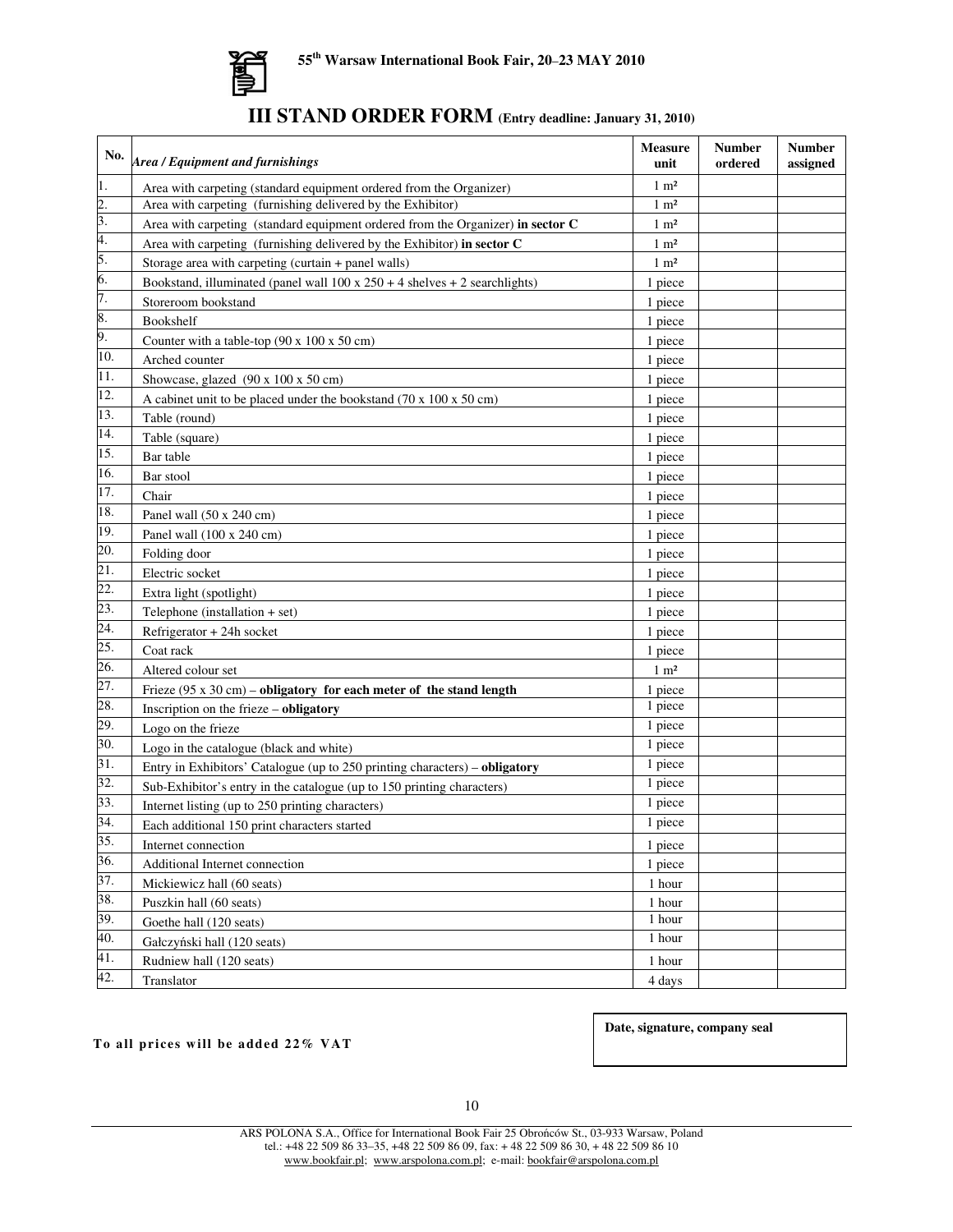

**55 th Warsaw International Book Fair, 20**–**23 MAY 2010**

### **IV INSCRIPTION ON FRIEZE ORDER FORM**

**(Entry deadline: January 31, 2010)**

**Please fill-in this document in a legible manner, using block or typed letters**

### **THE INSCRIPTION SHOULD CONTAIN COMPANY NAME AND COUNTRY**

INSCRIPTION CONTENT:

**I would like to order the logo on the frieze:**

...........................................................

|--|

 $\Box$  NO

(Please send us your logo on a CD or by e-mail **in tiff. format, 300 dpi** to the address: **bookfair@arspolona.com.pl**)

.....................................................................................................................................................................................................................................

### **V EXHIBITOR'S CATALOGUE ENTRY**

**(Entry deadline: January 31, 2010)**

Please send us your entry to Exhibitors' Catalogue(up to 250 printing characters) on a CD or by e-mail to the following address: **bookfair@arspolona.com.pl** The Organizer takes no responsibility for the content of entries.

### **Company information to be printed in the catalogue**

| Company                                |  |  |
|----------------------------------------|--|--|
|                                        |  |  |
| Place under index letter               |  |  |
| <b>Street</b>                          |  |  |
| PO box, postal code, city, country     |  |  |
|                                        |  |  |
| Telephone, fax                         |  |  |
| Internet, e-mail                       |  |  |
| <b>Represented by</b> (name, position) |  |  |
|                                        |  |  |

**Brief Company description** (up to 250 characters) in English – electronic version is essential

### **I would like to order the catalogue logo**

(please deliver the Company logo on a CD or by e-mail **in tiff. format, 300 dpi** to the following address: **bookfair@arspolona.com.pl**)

..................................................................................................................................................................................................................................... .....................................................................................................................................................................................................................................

**Contact person** (name, tel., fax, e-mail)

**Date, signature, company seal**

11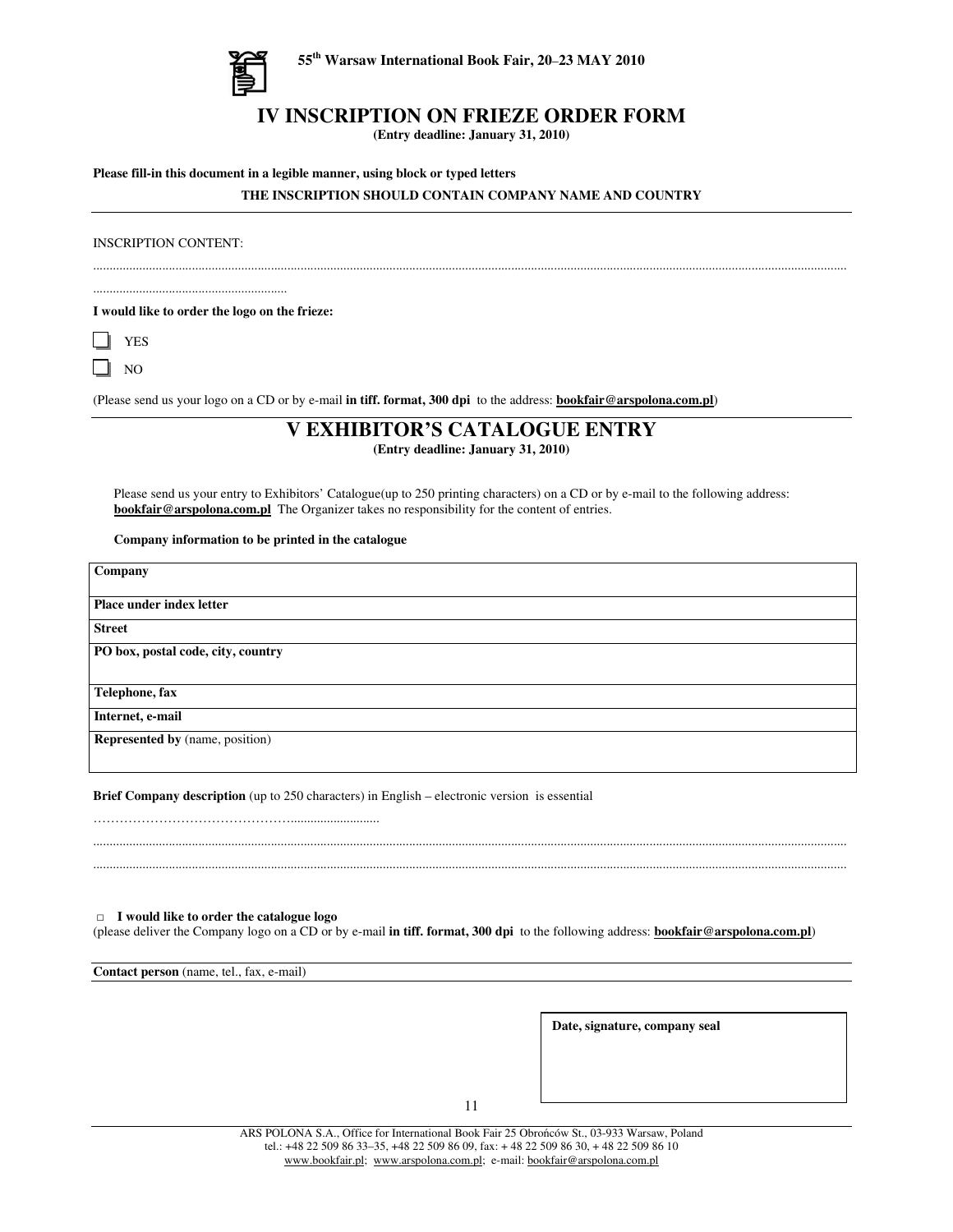

## **VI ACCOMPANYING EVENT'S APPLICATION FORM**

**(Entry deadline: April 7, 2010)**

Please complete legibly (in block letters or on a typewriter/computer) in English and deliver to the Organizer on a CD or by e-mail to the following address: bookfair@arspolona.com.pl

| $\sim$ |  |  |
|--------|--|--|
|        |  |  |

| <b>Type of event</b> (mark where appropriate): |                     |  |                       |  |
|------------------------------------------------|---------------------|--|-----------------------|--|
|                                                | Seminar             |  | <b>Book</b> promotion |  |
|                                                | Meeting with author |  | Other:                |  |
|                                                | Press conference    |  |                       |  |

**1. Brief event description** (for the Accompanying Events' Calendar) in English

| Date                                                      | Hour          |  |
|-----------------------------------------------------------|---------------|--|
| Stand no.                                                 |               |  |
| Room                                                      | <b>Sector</b> |  |
| <b>Other location</b>                                     |               |  |
| Additional requests (equipment, etc.)                     |               |  |
| Contact person (position, name, tel., fax, e-mail)        |               |  |
| This event is open to the public / not open to the public |               |  |

**2. Brief description of event** (for the Accompanying Events' Calendar) in English

| Date                                                      | Hour          |  |  |
|-----------------------------------------------------------|---------------|--|--|
| Stand no.                                                 |               |  |  |
| Room                                                      | <b>Sector</b> |  |  |
| <b>Other location</b>                                     |               |  |  |
| Additional requests (equipment, etc.)                     |               |  |  |
| Contact person (position, name, tel., fax, e-mail)        |               |  |  |
| This event is open to the public / not open to the public |               |  |  |

The Exhibitor shall acquire Admission Cards for all invited guests (free admission for Authors and Translators invited to the meeting **agreed with the Organizer).**

**The Exhibitor undertakes to pay for the ordered hall and equipment related to the accompanying event.**

**Date, signature, company seal**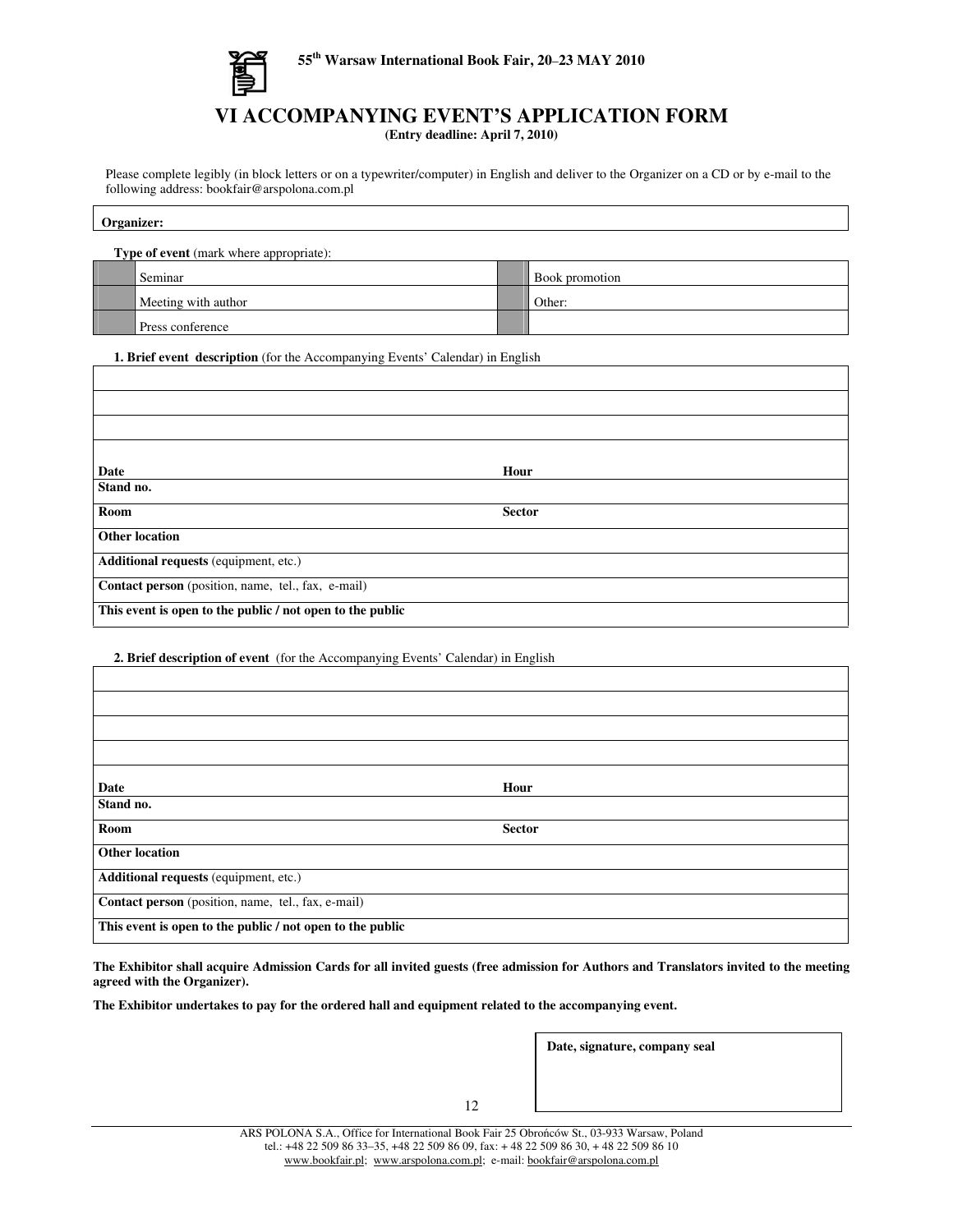



**Mickiewicz Hall** – equipped with a square table for 60 persons seating in comfortable armchairs.The hall can be equipped with a projection screen.



**Puszkin Hall** – equipped with an oval table for 60 persons seating in comfortable armchairs. The hall can be equipped with a projection screen.



**Rudniew Hall** – eliptic hall equipped with 120 elegant armchairs arranged in 3 rows with tables, in front of them there is a conference table. The hall is equipped with booths for simultaneous translation. The hall can be equipped with a projection screen.



**Gałczyski Hall** – a conference hall equipped with 120 chairs and a conference table. The hall can be equipped with a projection screen.



**Goethe Hall** – a conference hall equipped with 120 chairs and a conference table. The hall can be equipped with a projection screen.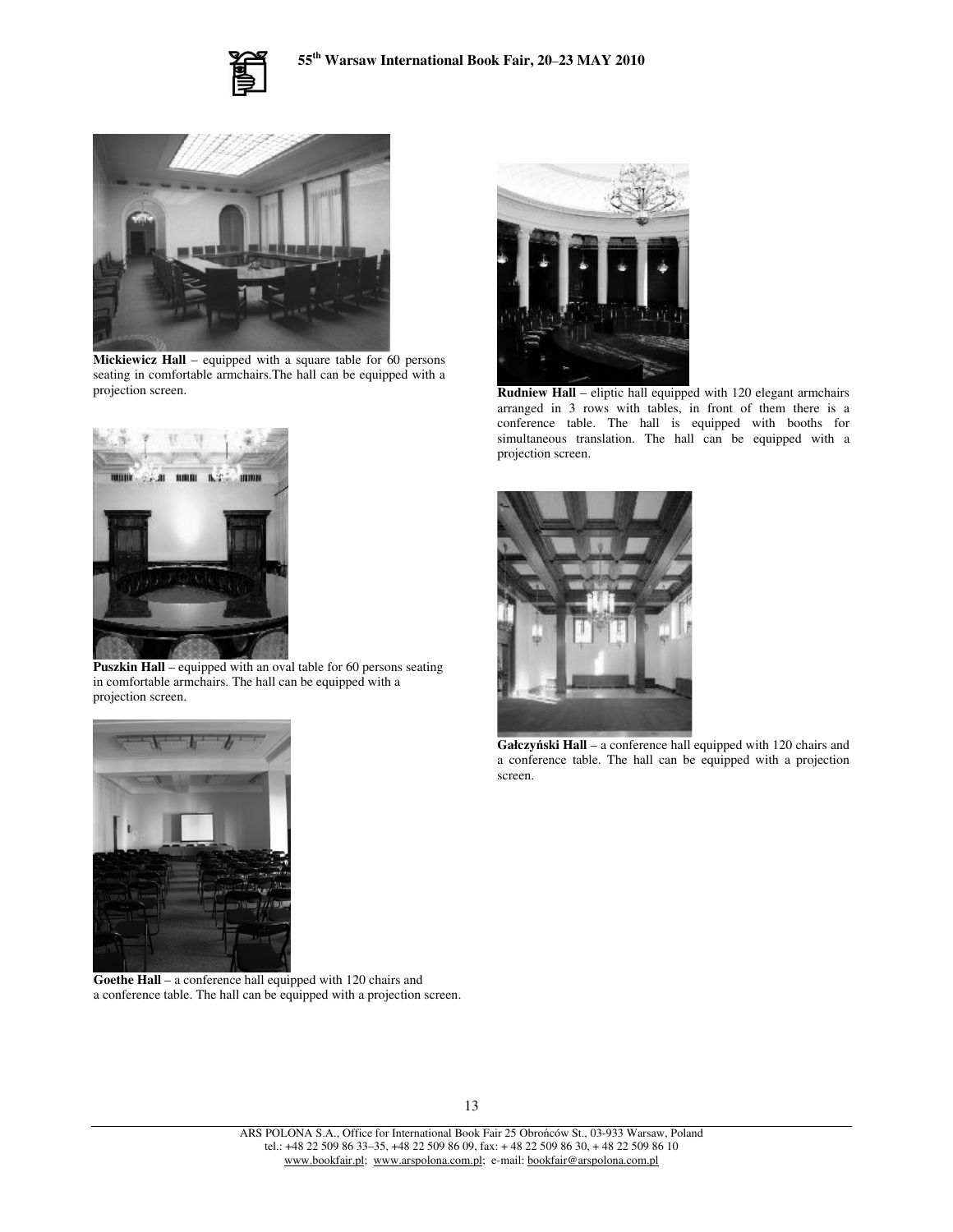

## **VII CATALOGUE ADVERTISEMENT ORDER FORM**

**(Entry deadline: April 7, 2010)**

**Company (**for the purpose of invoicing**)**:

....................................................................................................................................................

**Address**:

.................................................................................................................................................... **TAX (VAT) Registration No.**:

.................................................................................................................................................... **Contact (name, telephone)**:

.................................................................................................................................................... **We hereby commission for placing a commercial advertisement in the Exhibitors' Catalogue of the 55 th Warsaw International Book Fair, in the format as follows:**

| No. | Module       | Format*                                                 | <b>Type</b>     | Price(net)EUR | No. of units ordered |
|-----|--------------|---------------------------------------------------------|-----------------|---------------|----------------------|
| 1.  | module A     | 1 whole page<br>$(117 \times 210 \text{ mm})^*$         | colour          | 260           |                      |
| 2.  | module 1/2 A | $\frac{1}{2}$ page<br>(95 x 95 mm)                      | colour          | 145           |                      |
| 3.  | module B     | 1 whole page<br>$(117 \times 210 \text{ mm})$ *         | black and white | 185           |                      |
| 4.  | module 1/2B  | $\frac{1}{2}$ page<br>$(95 \times 95 \text{ mm})$       | black and white | 115           |                      |
| 5.  | cover        | Inner (pp. $2 & 3$ )<br>$(117 \times 210 \text{ mm})^*$ | colour          | 645           |                      |
| 6.  | cover        | outer $(p, 4)$<br>$(117 \times 210 \text{ mm})^*$       | colour          | 850           |                      |

### **To all pr i ce s will be added 22%VAT**

- \* **Margins of 5 mm** from each external edge of the ad, graphical elements and texts should not appear any closer than 5 mm from page edge (not applicable to elements to be placed as entirely stretching toward the external edge).
- \* Advertisement should be sent **in tiff. format, resolution 300 dpi and separation CMYK** on a CD or by e-mail to the following

### address: bookfair@arspolona.com.pl

The payment shall be made by the ordering Company following the receipt of pro-forma invoice, within the period

specified therein. VAT invoice will be sent to the ordering Company when the payment is effected.

**Date, signature, company seal**

### NOTE:

- 1. ARS POLONA S.A. reserves the right not to process the order if ready-to-print materials are not delivered by April 7, 2010.
- 2. For additional information please contact the Warsaw International Book Fair Office:
	- tel.: +48 22 509 86 35, +48 22 509 86 09 fax: +48 22 509 86 30
- 3. Submitted materials shall not be returned.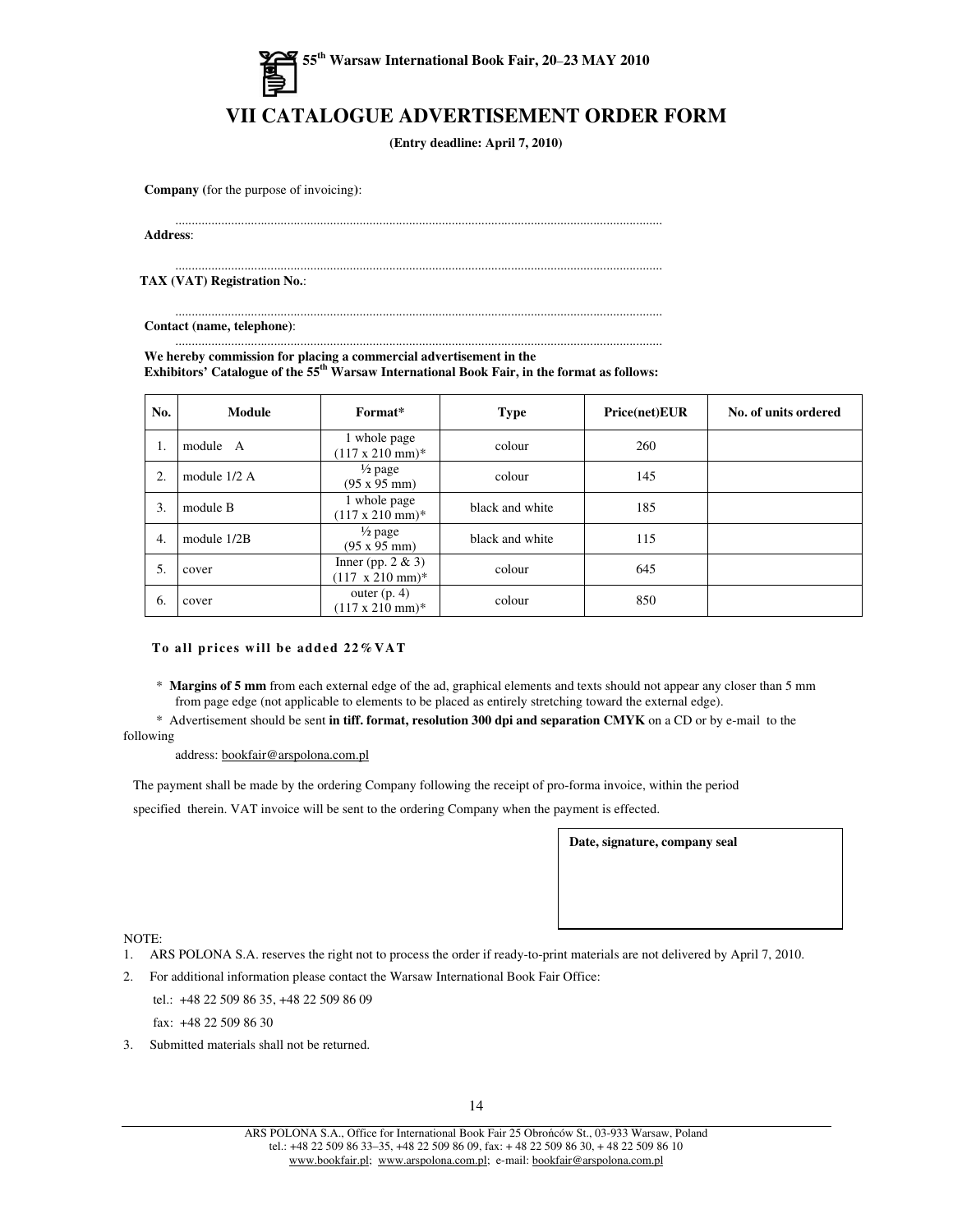## **VIII HOTEL RESERVATION**



**All interested exhibitors are kindly asked to contact:**

Ars Polona S.A.

Office for International Book Fair: tel.:+48 22 509 86 35, +48 22 509 86 09 fax:+48 22 509 86 30, +48 22 509 86 10 e-mail: bookfair@arspolona.com.pl